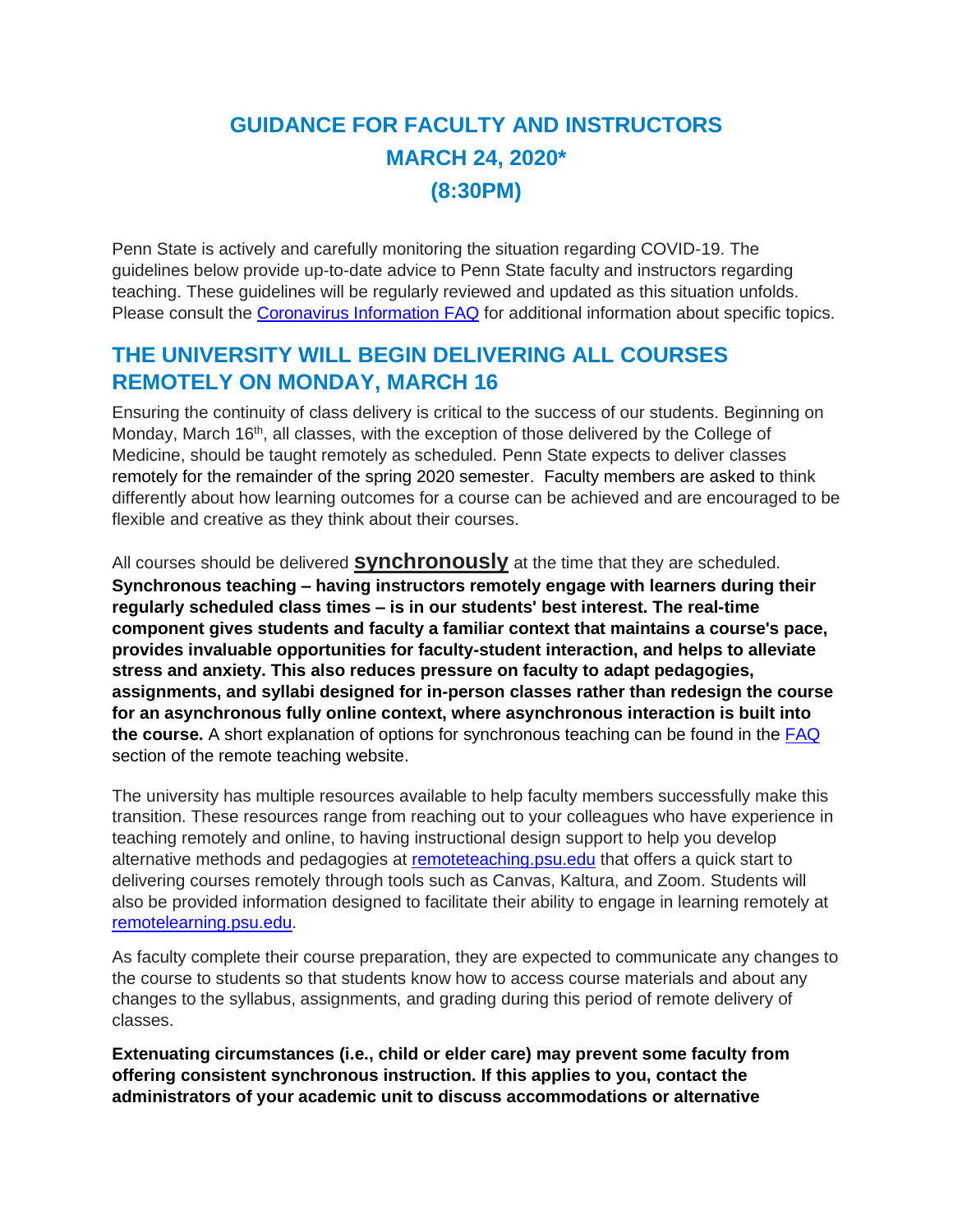**arrangements. PHEAA's recent ruling to relax their rules around online instruction provide us with some flexibility and we will use that to accommodate those instructors who are finding themselves in a difficult position due to multiple competing demands.**

Graduate students involved in the instructional mission, research, and/or who are on assistantships with activities other than the instructional mission and research, should refer to the information at The Graduate School's website:<http://gradschool.psu.edu/covid19/>

# **TRAVEL RESTRICTIONS AND QUARANTINES**

Penn State is committed to maintaining the good health of all students and employees and encouraging prevention practices across the Penn State community. These guidelines align with University policies in support of that goal.

## **DOMESTIC TRAVEL**

All University-sponsored domestic air travel including all students, faculty, and staff is suspended between now and **May 11**. We strongly encourage minimizing campus-to-campus travel. Alternative forms of meeting, such as Zoom, are encouraged. We have placed restrictions on university-sponsored travel and though we cannot dictate decision-making pertaining to other professional and personal travel, such travel is strongly discouraged. If travel is essential, requests should be screened by and submitted through unit executives to the Executive Vice President and Provost, Nicholas P. Jones, at [provost@psu.edu](mailto:provost@psu.edu) and include a description of how the travel is mission critical. **For ARL, essential travel will be reviewed by the Senior Vice President for Research, Lora G. Weiss, at [OSVPRTravel@psu.edu.](mailto:OSVPRTravel@psu.edu) For the College of Medicine, essential travel will be reviewed by the Dean of the College of Medicine, Kevin Black, at [dean@pennstatehealth.psu.edu.](mailto:dean@pennstatehealth.psu.edu)**

## **INTERNATIONAL TRAVEL**

Effective immediately and until further notice, all university-sponsored international travel including all students, faculty, and staff is suspended. This includes new travel as well as any currently booked trips between now and **May 11**. If travel is considered essential, requests should be submitted by unit executives to the Executive Vice President and Provost, Nicholas P. Jones, at [provost@psu.edu](mailto:provost@psu.edu) and include a description of how the travel is mission critical. For ARL, essential travel will be reviewed by the Senior Vice President for Research, Lora G. Weiss, at [OSVPRTravel@psu.edu.](mailto:OSVPRTravel@psu.edu) For the College of Medicine, essential travel will be reviewed by the Dean of the College of Medicine, Kevin Black, at [dean@pennstatehealth.psu.edu.](mailto:dean@pennstatehealth.psu.edu) Any member of our community returning from a [CDC Level 3](https://wwwnc.cdc.gov/travel/notices/warning/coronavirus-europe) country is required to self-quarantine for 14 days before returning to campus.

## **QUARANTINE**

All faculty and staff employees returning from [CDC Level 3 countries](https://wwwnc.cdc.gov/travel/notices/warning/coronavirus-europe) must engage in a 14-day self-quarantine before returning to work. For those employees at Penn State's College of Medicine, please consult guidelines posted on the College of Medicine's internal website.

The guidelines detailed below apply to faculty and staff employees who are returning from a CDC Level 3 country: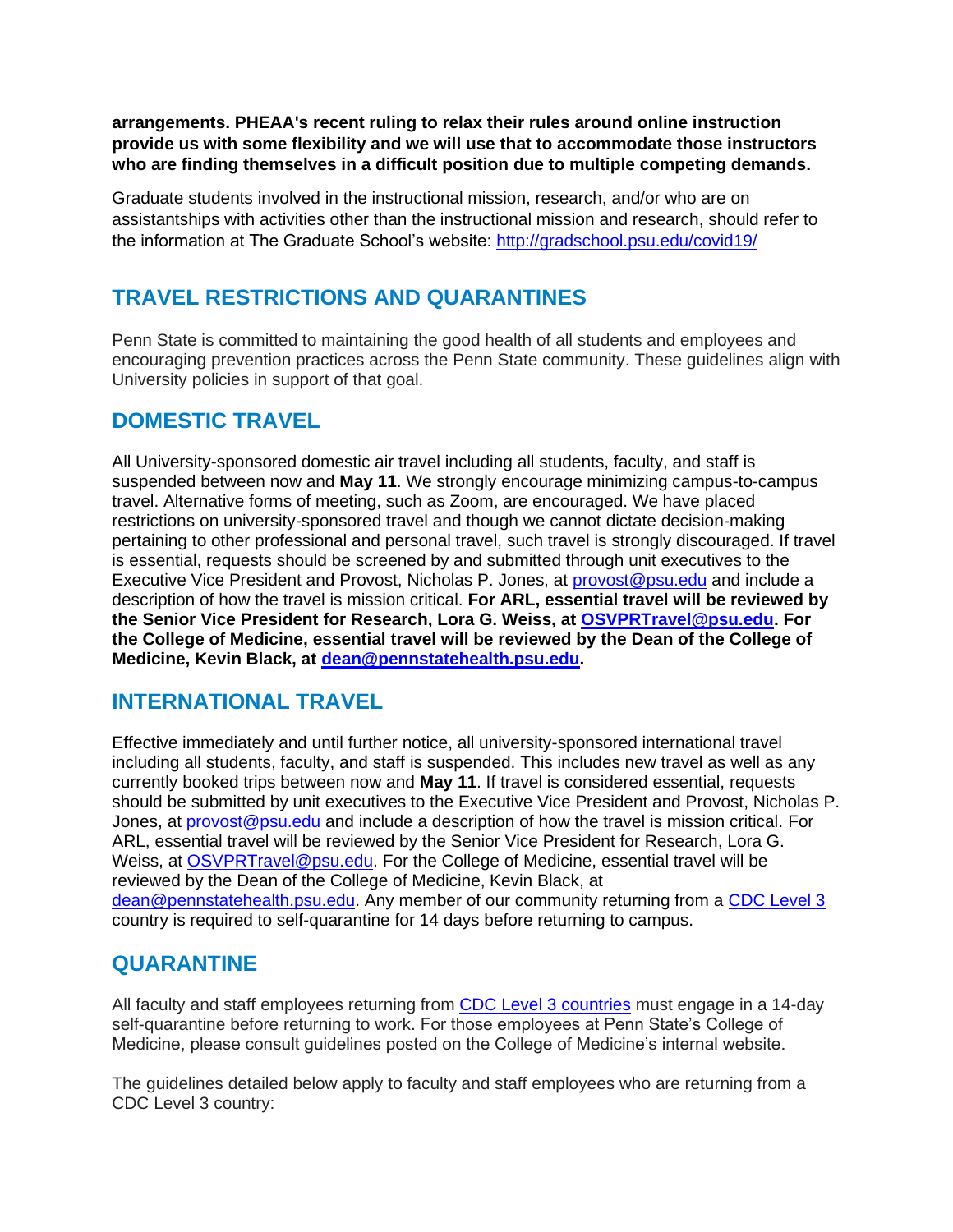- 1. All faculty and staff employees will be required to self-quarantine for 14 days.
- 2. Unless they are ill, faculty and staff employees are expected to meet their faculty obligations while under self-quarantine and should consult with their unit executive on how best to meet their teaching, research, and service responsibilities during this period.
- 3. Faculty and staff employees who become symptomatic should contact Absence Management [\[absence@psu.edu,](mailto:absence@psu.edu) or (814) 865-1782] to discuss a medical leave of absence and clearance requirements for returning to work. For information regarding Family Medical Leave, please see [HRG11.](https://policies.psu.edu/policies/hrg11)

Question regarding these guidelines should be directed to Absence Management, [absence@psu.edu,](mailto:absence@psu.edu) or (814) 865-1782

### **MEETINGS AND EVENTS**

Regardless of the size of the meeting or event, all non-essential meetings and events should be canceled, rescheduled, or offered virtually until May 15. Any essential meetings that are held should maintain good social distance practices, including ample space between participants (i.e., approximately six feet). No new non-essential large events (over 10) should be scheduled. For essential large events that are expected to have more than 10 attendees, approval to hold the event must be sought from the Executive Vice President and Provost, Nicholas P. Jones at [provost@psu.edu.](mailto:provost@psu.edu) All requests should include a description of how social distancing will be maintained during the event.

## **VISITING SCHOLARS**

#### **Moratorium on New Applications**

**Based on the recent U.S. Department of State Global Health Advisory and Visa service suspension, Penn State will** *not* **be accepting new visiting scholar applications, effective immediately and until further notice. This moratorium applies to both domestic and international visiting scholars. Applications currently in the system will not be approved.**

#### **Extensions for Current Visiting Scholars**

**If a visitor was previously scheduled to depart prior to the July 1, 2020 but has requested to extend their stay past this date due to the COVID-19 pandemic, an extension request must be submitted in DocFinity. Please work with the staff in your unit who submit the visiting scholar requests. Questions from your unit regarding extensions and the required documentation should be directed to you as the dean or chancellor designee. If you need assistance from my office, please reach out to Mindy Kowalski at [msk22@psu.edu.](mailto:msk22@psu.edu)**

### **INVITED VISITORS TO CAMPUS**

**Per guidance from the Department of State, the arrival of all visitors invited to campus who are foreign nationals scheduled to arrive on campus prior to May 11, 2020 will be**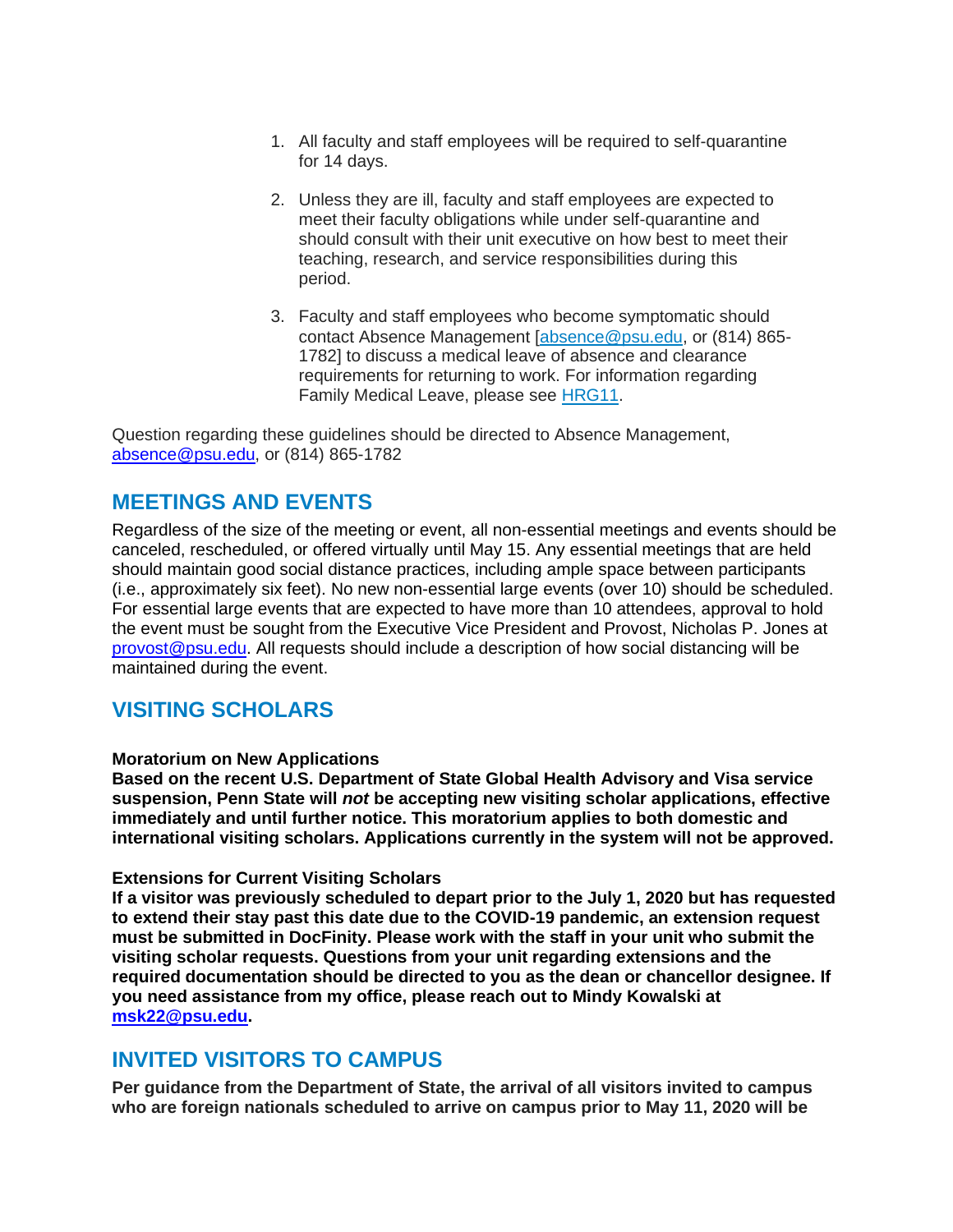**asked to reschedule their visits. Unit executives should make requests for exceptions to [vpfa@psu.edu](mailto:vpfa@psu.edu) and include a description of why the visit is essential.**

**Consistent with travel guidance issued by Penn State, the arrival of all visitors invited to campus before May 11, 2020 will be asked to reschedule their visits. Unit executives should make requests for exceptions to [vpfa@psu.edu](mailto:vpfa@psu.edu) and include a description of why the visit is essential.**

### **POST DOCS**

**Per guidance from the Department of State, the arrival of post docs who are foreign nationals scheduled to arrive on campus prior to May 11, 2020 will be asked to reschedule their visits. Unit executives should make requests for exceptions to [vpfa@psu.edu](mailto:vpfa@psu.edu) and include a description of why the visit is essential.**

**In regard to post-docs who are U. S. citizens or foreign nationals who are currently living in the U. S.,just a reminder that all University-sponsored domestic air travel including all students, faculty, and staff is suspended between now and May 11.**

# **FACULTY SEARCHES**

**Penn State instituted a hiring freeze on March 24, 2020. No new faculty searches may be initiated and all faculty searches in process should be ended. Exceptions may be sought from the Executive Vice President and Provost, Nicholas P. Jones.** 

**If you are granted an exception to conduct a faculty search, academic units are asked to make use of virtual modalities such as Zoom to prioritize the health of candidates and participants, and their families. In acknowledgement of the guidance issued by Pennsylvania's governor Tom Wolf all scheduled on-site campus interviews for domestic candidates should be held virtually or rescheduled for after March 30 and for international candidates after April 20; please note that these dates will likely change as guidance is updated. Because it is likely these dates will be advanced, units have the authority to either postpone the search or decide to conduct an entirely virtual search. As you structure the interview process, please strive to make interviews as consistent as possible for each candidate. As always, ensure that evaluation of all applicants is based on the extent to which applicants meet the criteria for the position.** 

## **PROMOTION AND TENURE**

**In recognition of the disruption to scholarly activities due to the impact of the novel coronavirus, Penn State will be extending the provisional tenure period starting with the 2020-21 academic year. Additional information and guidance will be forthcoming.**

## **STUDENTS RATINGS OF TEACHER EFFECTIVNESS**

**Student Ratings of Teacher Effectiveness (SRTEs) will be administered, but results will not be made available to administrators and will not be used for evaluative purposes, as consistent with a recent [resolution](https://news.psu.edu/story/612111/2020/03/17/administration/senate-explores-satisfactoryunsatisfactory-grading-spring) of the Penn State Faculty Senate.**

## **ANNUAL REVIEWS**